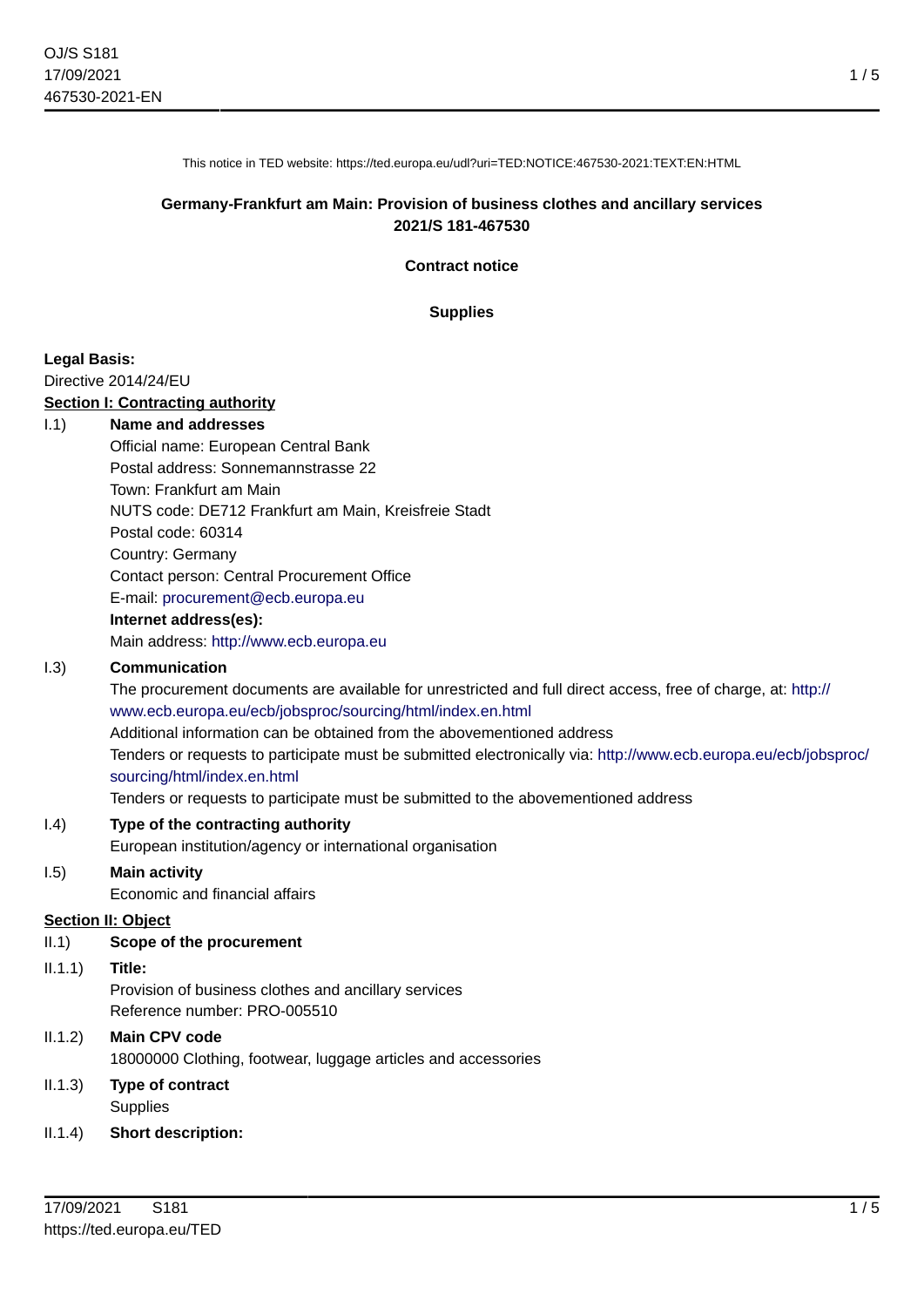The European Central Bank (ECB) is seeking through this open procedure a supplier for the provision of business clothes and ancillary services and intends to award a contract (the 'Contract') to the supplier offering the best value for money.

## II.1.5) **Estimated total value**

Value excluding VAT: 220 000.00 EUR

- II.1.6) **Information about lots** This contract is divided into lots: no
- II.2) **Description**

# II.2.3) **Place of performance**

NUTS code: DE712 Frankfurt am Main, Kreisfreie Stadt

## II.2.4) **Description of the procurement:**

The tendered contract covers the provision of made-to-measure suits, shirts, overcoats and trenchcoats as well as off-the-shelf rain jackets, belts, ties and scarfs for selected staff in the ECB's security and safety division. Tenderers shall offer a range of different designs, style features, fabric, material and colour options for each item for a fix price. In addition, tenderers shall offer repair and mending services.

Measurement and fitting sessions for made-to-measure clothes shall take place at a tenderer location in Frankfurt am Main or at one of the ECB buildings all situated in Frankfurt am Main.

The contract to be awarded shall take the form of a framework agreement with a single supplier.

Orders will be placed by means of Purchase Orders (PO) in compliance with the process described in the tender specifications and in the draft contract attached to this invitation to tender.

## II.2.5) **Award criteria**

Price is not the only award criterion and all criteria are stated only in the procurement documents

## II.2.6) **Estimated value**

## II.2.7) **Duration of the contract, framework agreement or dynamic purchasing system**

Duration in months: 36

This contract is subject to renewal: yes

Description of renewals:

The contract may be extended at the option of the ECB in accordance with the tender documentation by the ECB giving advance notice of one month prior to the end of this contract or of an extension to it. In any event, the total duration of the contract shall not exceed 48 months.

# II.2.10) **Information about variants**

Variants will be accepted: no

- II.2.11) **Information about options** Options: no
- II.2.13) **Information about European Union funds**

The procurement is related to a project and/or programme financed by European Union funds: no

II.2.14) **Additional information**

# **Section III: Legal, economic, financial and technical information**

- III.1) **Conditions for participation**
- III.1.1) **Suitability to pursue the professional activity, including requirements relating to enrolment on professional or trade registers**

List and brief description of conditions: As stated in the procurement documents.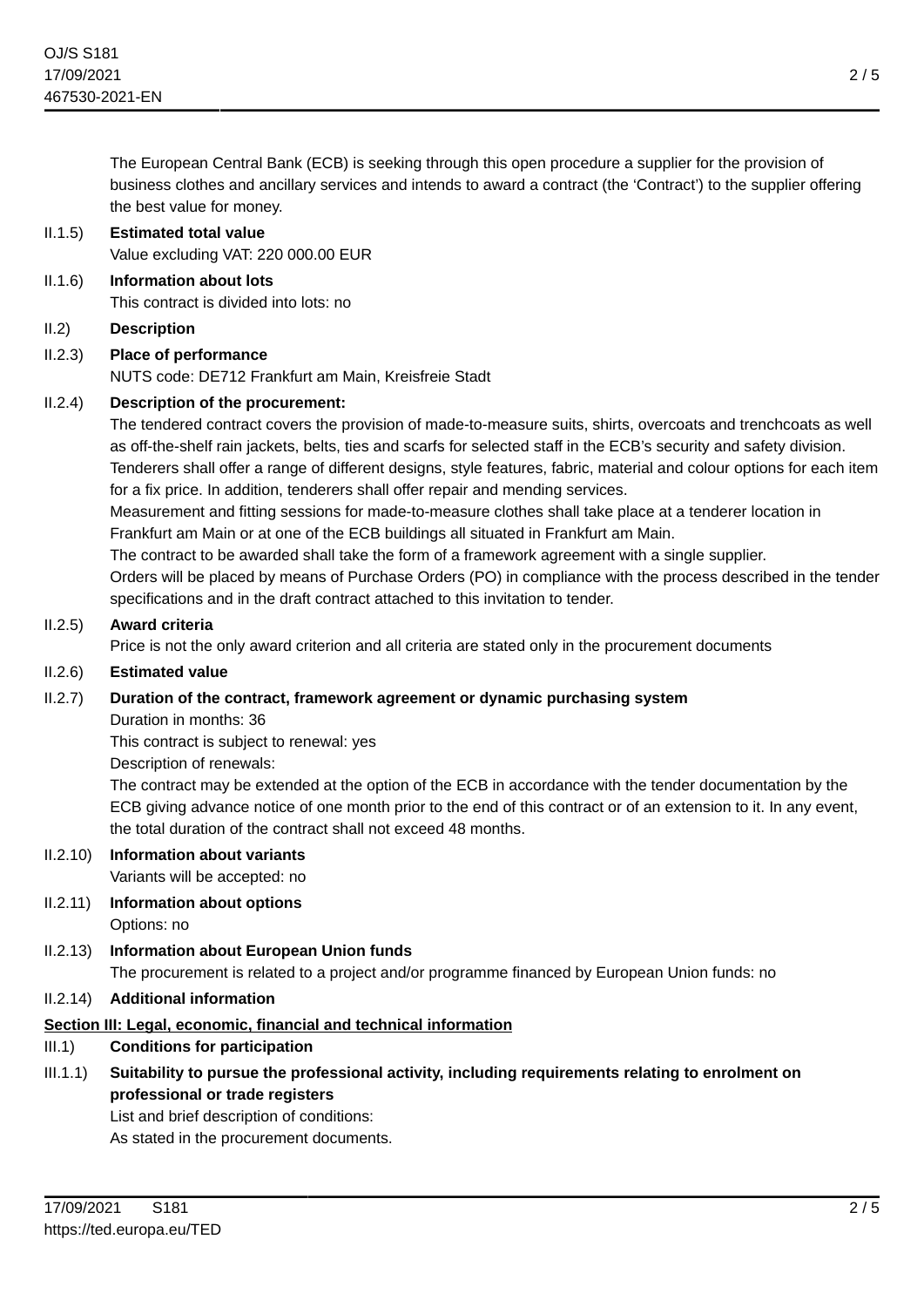| III.1.2) | <b>Economic and financial standing</b>                                                                                                            |
|----------|---------------------------------------------------------------------------------------------------------------------------------------------------|
|          | Selection criteria as stated in the procurement documents                                                                                         |
| III.1.3) | <b>Technical and professional ability</b>                                                                                                         |
|          | Selection criteria as stated in the procurement documents                                                                                         |
| III.2)   | <b>Conditions related to the contract</b>                                                                                                         |
| III.2.2) | <b>Contract performance conditions:</b><br>In line with the terms and conditions of the draft contract. See details in the procurement documents. |
|          | <b>Section IV: Procedure</b>                                                                                                                      |
| IV.1)    | <b>Description</b>                                                                                                                                |
| IV.1.1)  | <b>Type of procedure</b>                                                                                                                          |
|          | Open procedure                                                                                                                                    |
| IV.1.3)  | Information about a framework agreement or a dynamic purchasing system                                                                            |
|          | The procurement involves the establishment of a framework agreement<br>Framework agreement with a single operator                                 |
| IV.1.8)  | Information about the Government Procurement Agreement (GPA)                                                                                      |
|          | The procurement is covered by the Government Procurement Agreement: no                                                                            |
| IV.2)    | <b>Administrative information</b>                                                                                                                 |
| IV.2.2)  | Time limit for receipt of tenders or requests to participate                                                                                      |
|          | Date: 28/10/2021                                                                                                                                  |
|          | Local time: 12:00                                                                                                                                 |
| IV.2.3)  | Estimated date of dispatch of invitations to tender or to participate to selected candidates                                                      |
| IV.2.4)  | Languages in which tenders or requests to participate may be submitted:<br>English, German                                                        |
| IV.2.6)  | Minimum time frame during which the tenderer must maintain the tender<br>Duration in months: 6 (from the date stated for receipt of tender)       |
| IV.2.7)  | <b>Conditions for opening of tenders</b>                                                                                                          |
|          | Date: 29/10/2021                                                                                                                                  |
|          | Local time: 10:00                                                                                                                                 |
|          | Information about authorised persons and opening procedure:                                                                                       |
|          | Date indicated above is the first available date for opening.                                                                                     |
| VI.1)    | <b>Section VI: Complementary information</b><br><b>Information about recurrence</b>                                                               |
|          | This is a recurrent procurement: no                                                                                                               |
| VI.3)    | <b>Additional information:</b>                                                                                                                    |
|          |                                                                                                                                                   |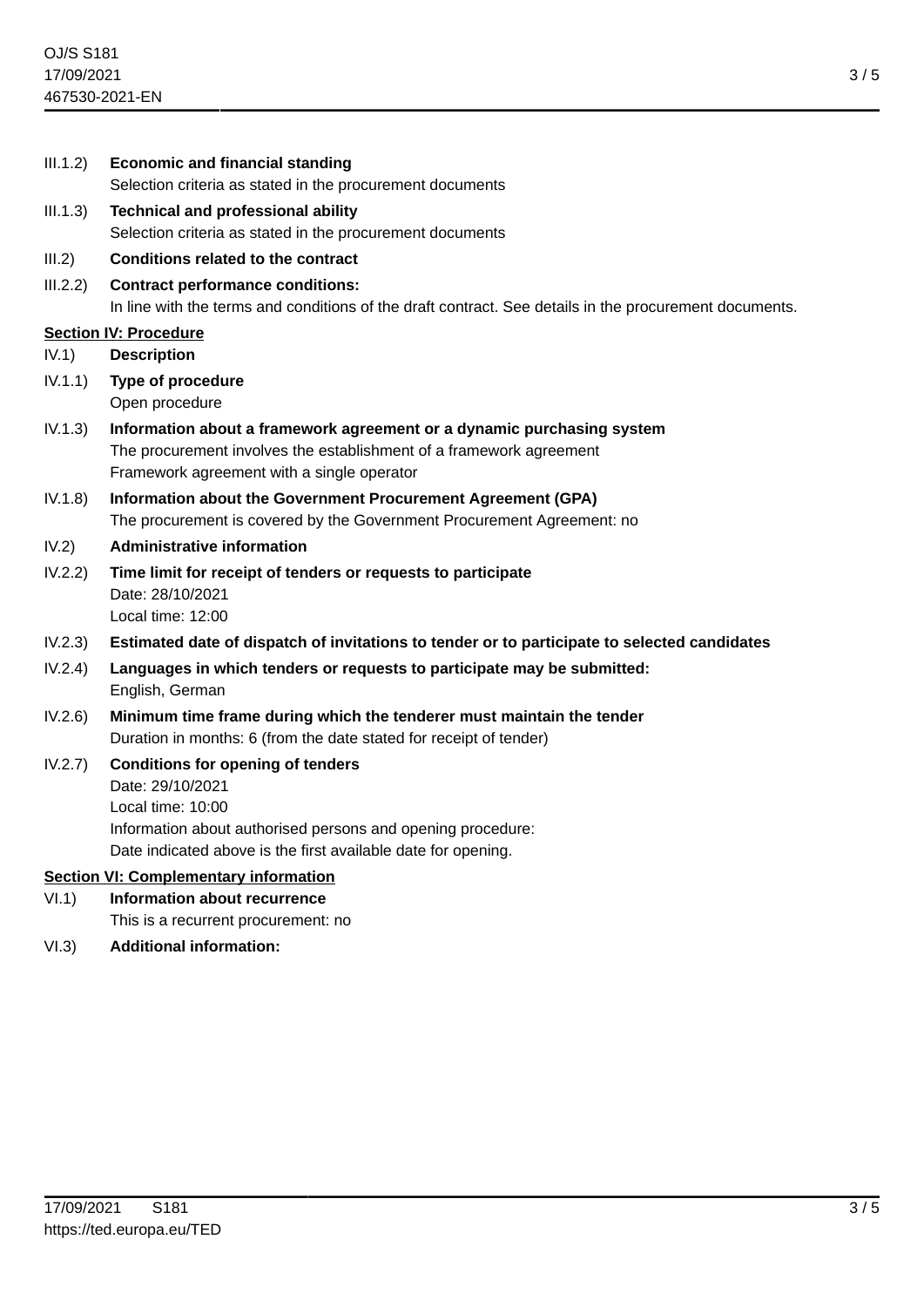This tender procedure is conducted via the ECB's electronic tendering system (e-tendering) which can be accessed via the following internet address: <http://www.ecb.europa.eu/ecb/jobsproc/sourcing/html/index.en.html> If you have not used the ECB's electronic tendering system before, you need to register via the above link (click on 'Register'). Subsequently to the registration, you will receive an automated notification with your user credentials to log in (click on 'Login') and to access the tender documentation. Please note that:

— A registration to the above system is only required once and you can reuse your user credentials in all future procedures of the ECB which are conducted via the above system. Therefore, please keep your user credentials for the future.

— In case you should have participated in previous ECB tender procedure(s) in the past which were conducted via the ECB's prior online system, you nevertheless need to register once to the ECB's electronic tendering system under the above address.

— Your mere registration does not constitute an application/tender. You must submit your application/tender via the ECB's electronic tendering system as further instructed in the application/tender documentation.

The system reference number for the above procurement is: RFx RFX-PT-2021-000063: PRO-005510 To download the tender documents, log on to the ECB's electronic tendering system with your login and password. Expand the field 'Public Tenders – Upcoming Events'. Click on 'Click to request an invitation to this event' for the above procedure and close the new window which opens. Once the request is completed (this can take a few minutes), the status of the participation request will change to 'Invited' and the RFx documentation will be accessible via the RFx tab.

Under the above link you also find user guides for detailed information on how to use the system and contact details for technical support.

Should you require technical help when using the system, please contact the ECB's technical support team at [sourcing.support@ecb.europa.eu](mailto:sourcing.support@ecb.europa.eu) by quoting the reference number and the problem experienced.

Any other queries relating to this procurement procedure and the content of the procurement documentation shall be submitted as message via the ECB's e-tendering system (under the tab 'Discussion').

The ECB endeavours to answer all queries as quickly as possible but cannot guarantee a minimum time response. The ECB shall not be bound to reply to queries received less than seven calendar days before the time-limit for the submission of tenders.

The tender procedure shall be open on equal terms to all natural or legal persons resident or located in the European Union and to all natural and legal persons resident or located in a country which has ratified the World Trade Organisation Agreement on Government Procurement or has concluded with the European Union a bilateral agreement on procurement under the conditions laid down in the said agreements.

The tender procedure is conducted in accordance with ECB Decision 2016/2 laying down the Rules on Procurement (as amended), available on the ECB website at [https://www.ecb.europa.eu/ecb/legal/1001/](https://www.ecb.europa.eu/ecb/legal/1001/procurement/html/index.en.html) [procurement/html/index.en.html](https://www.ecb.europa.eu/ecb/legal/1001/procurement/html/index.en.html)

# VI.4) **Procedures for review**

## VI.4.1) **Review body**

Official name: Procurement Review Body of the European Central Bank, c/o Legal Advice Team Postal address: Sonnemannstrasse 22 Town: Frankfurt am Main

Postal code: 60314 Country: Germany Telephone: +49 6913440 Fax: +49 6913446886 Internet address: <http://www.ecb.europa.eu>

# VI.4.2) **Body responsible for mediation procedures**